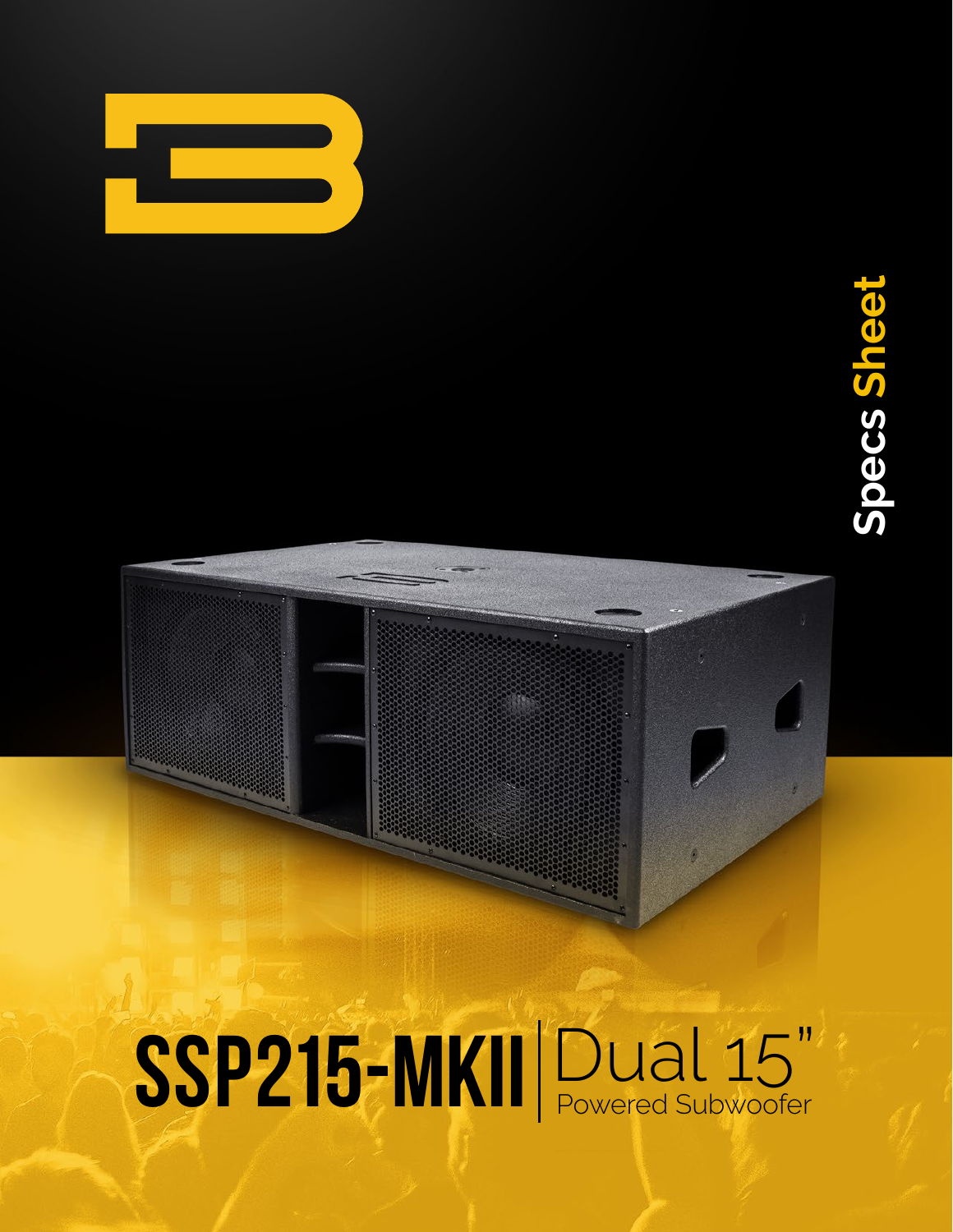

 **Stealth-subs - Tucks up into ceilings**  $\circ$ 

**Output Matches or Beats Most Double 18s**

**Fits under 2-foot Stages with room for structure**

#### **Description:**

**The BASSBOSS SSP215-MKII Low-Profile Subwoofer delivers output to frequencies lower than many double 18" cabinets, and it does so using 25% less space than the SSP218.** It's tuned low, for use as a proper subwoofer, with long-excursion, low distortion woofers, to deliver deep and rolling lows. It also has a tight, punchy and articulate character because of the lower mass of the 15" cones.

**Ideal for the professional who needs significant bass output but has limited space.** The SSP215-MKII will comfortably take the place of common double 18" boxes without giving up output or low frequency extension to bigger boxes. The SSP215- MKII can fit under low stages, be flown in low ceilings and can be tucked in corners or between furniture where larger boxes would not fit. It's 29.5" deep, making it a perfect truck-pack size, especially considering up to 6 cabinets can be transported on a single rolling cart. Its largest dimension is 48", so when stood up it can serve as a stack platform for getting the top boxes up above the audiences' heads, just like a double-18".

**The smallest frontal dimension is only 17.5", allowing lots of placement options.** For venues, the low-profile box can fit under stages that are too low to accommodate a double-18" subwoofer, and yet it can easily power packed dance floors with deep and punchy bass. For portable systems, the SSP215-MKII can be placed in front of stages, serve as a monitor platform, as an extension of a stage or even placed under a table. It's size and shape make it remarkably easy to disguise in places where subwoofers need to be heard and not seen.

**Providing massive output at and above 35Hz, reliably, consistently and with great fidelity.** 15" woofers are often preferred for their articulation and impact. The SSP215-MKII puts tremendous power and deep tuning behind 15" cones to provide the best combination of tight punch and extended depth from a compact cabinet. The result is a 15" based subwoofer with the versatility required to translate the power of dance tracks, modern country, blues, rock, R&B and hip-hop with amazing presence and heavyweight power.

**The SSP215-MKII is powered by a 4000W RMS amplifier.** This is a continuous rating, not a peak or burst rating. The amplifier is equipped with a comprehensive digital signal processor that eliminates the need for outboard processing. It provides high-pass, low-pass and limiting functions as well as integrating the alignment with all other BASSBOSS subs and tops. The DSP also features a Cardioid setting for when multiple cabinets are deployed. The amplifier is recessed into the back of the cabinet at sufficient depth to ensure adequate cooling and to protect the connectors when the cabinet is placed against a wall. The recess also protects the amp from most spills and even light rain.

**Ruggedly Reliable. Each 15" woofer has a 4" voice coil and a power handling rating of 1500W RMS and 3000W program.**  The combination of extremely rugged, very high power handling, long excursion drivers, carefully optimized cabinet and port design and several effective but transparent protection systems allow this double 15" subwoofer to provide output levels and depths that compete with bigger, bulkier and far less articulate double 18" subwoofers. The protection systems effectively prevent thermal overload of the voice coils and minimize long-term thermal compression whilst having virtually no effect on the transient response and peak output of the loudspeakers.

**Versatile and Durable.** Finished in extremely tough black textured weatherproof polyurea coating, with a top-mounted pole socket, the SSP215-MKII provides for mid-high loudspeakers to be mounted on a straight speaker pole above the subwoofer. The enclosures also feature four large rubber feet and corresponding recesses in their tops to facilitate interlocking the boxes with each other and with the SSP218s when stacked. The feet also interlock with the transport carts, which help to ensure that the cabinets get into and out of venues safely and unscathed. The woofers' cones are made from a waterproof fiber matrix and are protected by a powder-coated, perforated steel grille.

**Engineered to work hard and continue to work where others fail.** The BASSBOSS warranty provides 6 years of coverage against defects in materials and workmanship. The warranty DOES cover failed drivers, including burned voice coils, for 2 years from the date of purchase, provided outboard processing isn't used. If a voice coil, or anything else, fails within the warranty period, replacement parts will be provided without charge. (See warranty documentation for complete details.)

#### **www.bassboss.com**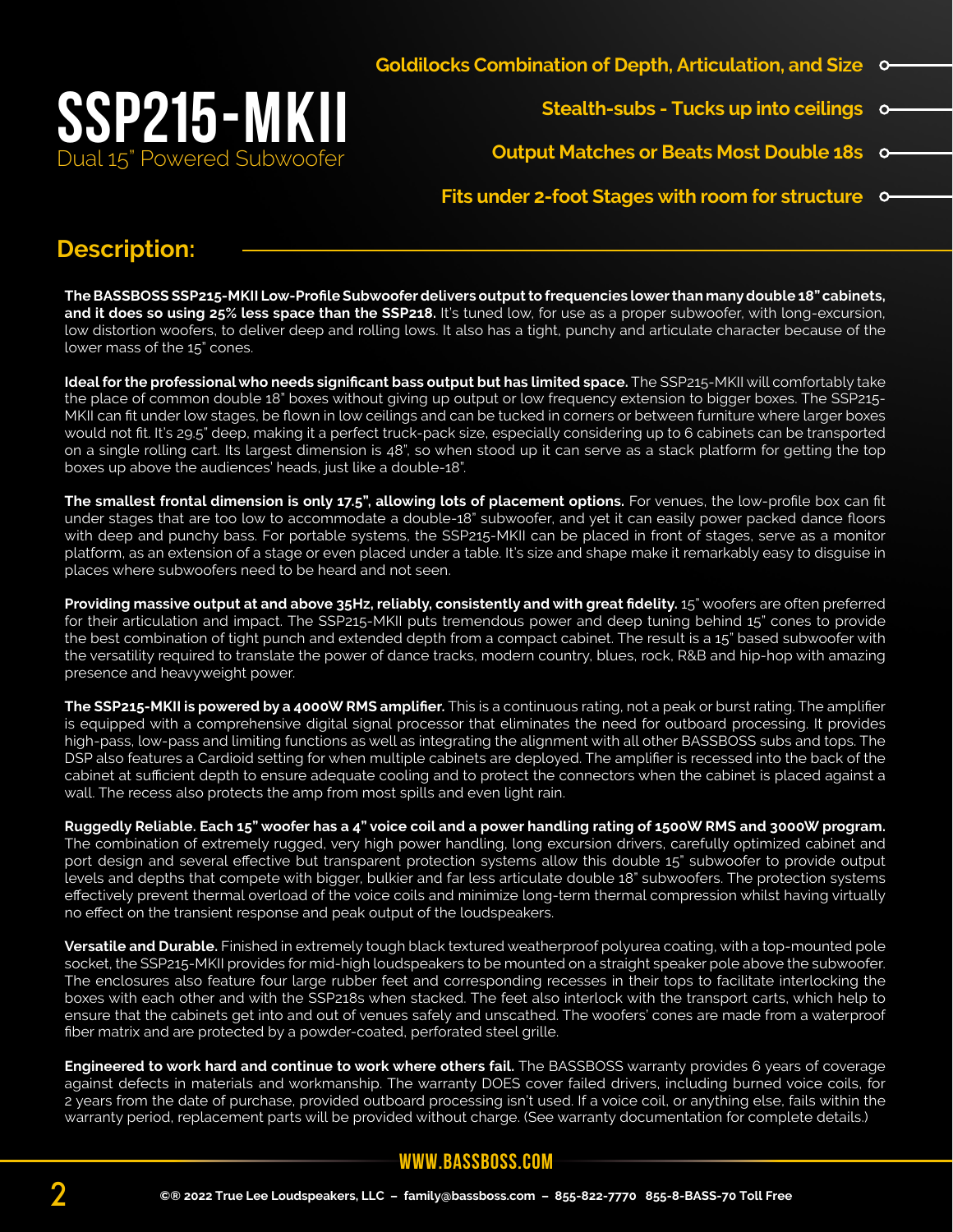### SSP215-MKII Dual 15" Powered Subwoofer

#### **Acoustical**

**Electrical**

| <b>Loudspeaker Description:</b>  | Double 15" Subwoofer                                    |
|----------------------------------|---------------------------------------------------------|
| Frequency Response (±3 dB):      | 35-100Hz                                                |
| <b>Maximum Sustained Output:</b> | 129 dB SPL, 1m, 2pi, half-space, (ground stacked)       |
| Max SPL (Peak)*:                 | 135 dB                                                  |
| Nominal Dispersion (°H x °V):    | 360 x 360 - Cardioid mode available with multiple boxes |

| <b>Amplification:</b>               | 4000 Watt Continuous RMS Class D Amplifier                                          |
|-------------------------------------|-------------------------------------------------------------------------------------|
| Processing:                         | Integrated Comprehensive DSP for HP, LP and Limiting                                |
| <b>Electrical Connectors:</b>       | Neutrik Powercon NAC3FCA to NAC3MPA and pass-through to NAC3MPB                     |
| <b>Electrical Connector, Mains:</b> | Standard US 3-pin 120V electrical plug: NEMA 5-15 aka "Edison" (Optional electrical |
|                                     | plugs available, including L5-30 and others, on request.)                           |
| <b>Voltage Operating Range:</b>     | 90-130V (see options for 240V operation)                                            |
| <b>Current Draw, Nominal:</b>       | 4.5A @ 120 volts (typical, 1/8 max power)                                           |
| <b>Signal Input Connector:</b>      | <b>XLR-F</b>                                                                        |
| <b>Signal Output Connector:</b>     | XLR-M pass-through only                                                             |

#### **Physical**

 $Sign$ 

| <b>Enclosure Construction:</b> | 18mm Baltic Birch with rabbet and dado joints throughout. Extensively braced,<br>including integrated pocket handles                                       |
|--------------------------------|------------------------------------------------------------------------------------------------------------------------------------------------------------|
| <b>Enclosure Type:</b>         | Direct radiating, vented enclosure, optimally tuned for low frequency response with<br>high sensitivity and high power handling                            |
| <b>Transducers:</b>            | 2 x 15 " dia (380 mm) neodymium motor woofer with 4" (100mm) copper winding voice<br>coil and 46mm peak to peak excursion. Waterproof fiber composite cone |
| Dimensions (HxWxD):            | $17.25" \times 48" \times 29.5"$                                                                                                                           |
| Net Weight:                    | $180$ lbs                                                                                                                                                  |
| <b>Shipping Weight:</b>        | $230$ lbs                                                                                                                                                  |
| <b>Exterior Finish:</b>        | Weatherproof bonded high-pressure polyurea                                                                                                                 |
| Grill:                         | Perforated, powder-coated steel                                                                                                                            |
| <b>Suspension System:</b>      | 16x M10 threaded fly points                                                                                                                                |

#### **Optional**

| <b>Universal Mains Power:</b> | 90-250V auto-switching power supply                          |
|-------------------------------|--------------------------------------------------------------|
| Dolly Cart:                   | Rolling cart with 4 locking casters                          |
| Covers:                       | Heavy-duty padded nylon transport covers for 1 to 5 cabinets |
| <b>Online Information:</b>    | bassboss.com/ssp215                                          |

"Peak output is calculated using "industry standard" techniques. These calculation methods create theoretical specifications that are inflated over what can actually be<br>achieved. BASSBOSS real world output specifications a

#### **www.bassboss.com**